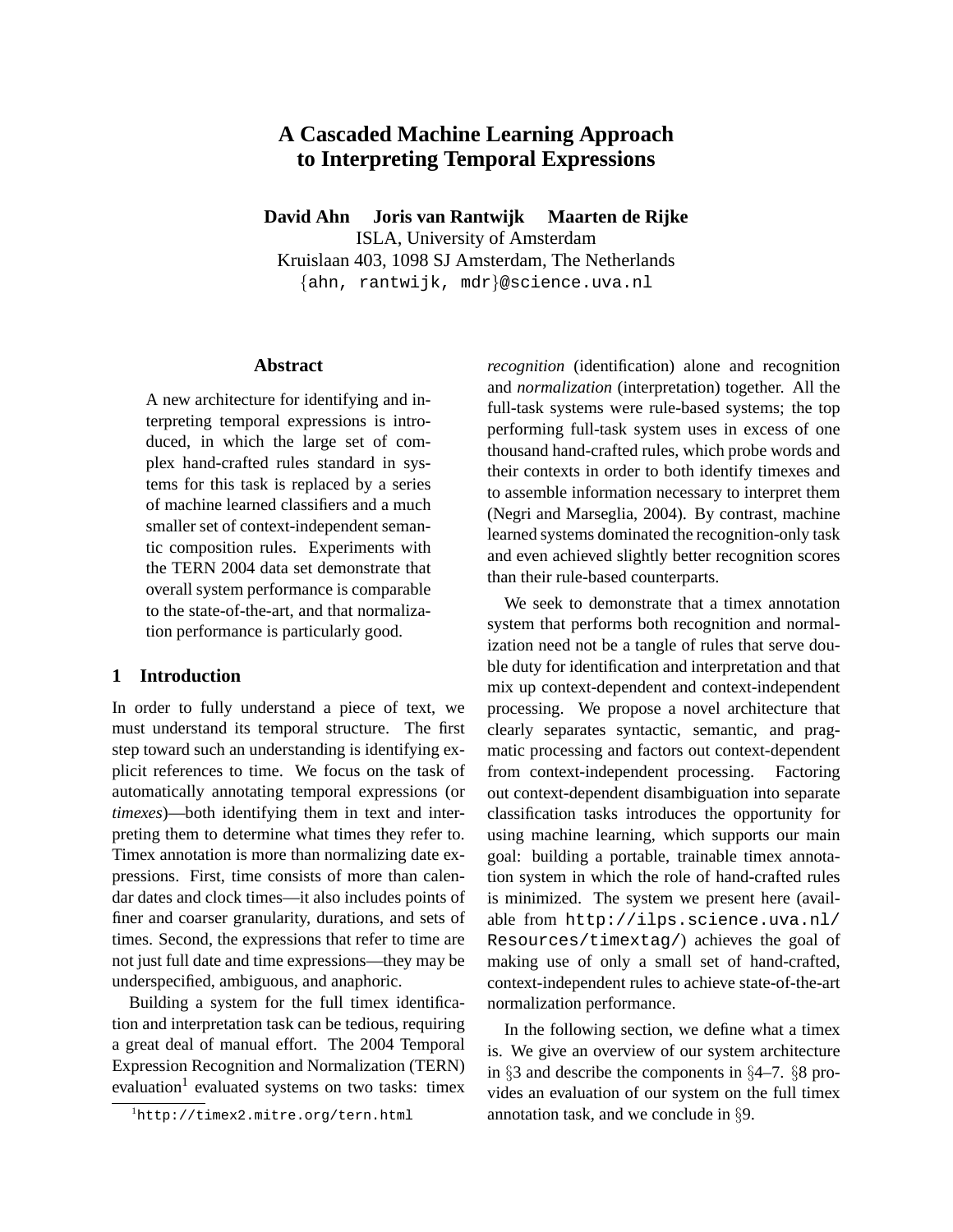# **2 What is a timex?**

Temporal semantics receives a great deal of attention in the semantics literature (cf. (Mani et al., 2005)), but the focus is generally on verbal semantics (i.e., tense and aspect). In determining what a timex is and how one should be normalized, we simply follow the TIDES TIMEX2 standard for timex annotation (Ferro et al., 2004). According to this standard, timexes are phrases or words that refer to times, where times may be points or durations, or sets of points or durations. Points are more than just instanteous moments in time—a point may also be a time with some duration, as long as it spans a single unit of some temporal granularity. Whether a timex refers to a point or a duration is a question of perspective rather than of ontology. A point-referring timex such as *October 18, 2006* refers to an interval of one day as an atom at the granularity of a day. A duration-referring timex such as *the whole day* may refer to the same temporal interval, but it focuses on the durative nature of this interval.

In addition to specifying which phrases are timexes, the TIMEX2 standard also provides a set of attributes for normalizing these timexes. We focus on the VAL attribute, which takes values that are an extension of the ISO-8601 standard for representing time (ISO, 1997). TIMEX2 VAL attributes can take one of three basic types of values:

**Points** are expressed as a string matching the pattern dddd-dd-ddTdd:dd:dd.d+, where d indicates a digit. Such a string is to be interpreted as *year*-*month*-*date*T*hour*:*minute*:*seconds*, and may be truncated from the right, indicating points of coarser granularity. Any place may be filled with a placeholder X, which indicates an unknown or vague value, and there are also a handful of token values (character strings) for seasons and parts of the day which may substitute for months and times. There is also an alternate week-based format dddd-Wdd-d, interpreted as *year*-W*week number*-*day of the week*.

**Durations** are expressed as a string matching the pattern Pd+u or PTd+u, where d+ indicates one or more digits and u indicates a unit token (such as Y for years). A placeholder X may be used instead of a number to indicate vagueness.

**Vague points**: past ref, present ref, future\_ref.



Figure 1: Timex annotation architecture (letters for ease of reference).

The other attribute which we address in this paper is the boolean-valued SET attribute; a SET timex is one that refers to a recurring time. The remaining attributes are MOD, ANCHOR VAL, and AN-CHOR DIR; our system produces values for these attributes, but we do not address them in this paper.

The TIMEX2 annotation standard has been used to create several manually annotated corpora. For the experiments we present in this paper, we use the corpora annotated for the TERN 2004 evaluation (Ferro, 2004). These consist of a training set of 511 documents of newswire and broadcast news transcripts, with 5326 TIMEX2s, and a test set of 192 similar documents, with 1828 TIMEX2s.

### **3 Architecture**

The architecture of our timex annotation system is depicted in Fig. 1. Our system begins with parsed documents as input. Our recognition module is a machine learned classifier  $(A)$ ; it is described in §4.

Phrases that have been classified as timexes are then sent to the semantic class classifier (B). Semantic class disambiguation is the first point at which context dependence enters into timex interpretation. While some timexes are unambiguous with respect to whether they refer to a point, a duration, or a set, many timexes are semantically ambiguous and can only be disambiguated in context. The machine learned classifier for this task is described in §5.

Based on the class assigned by the semantic class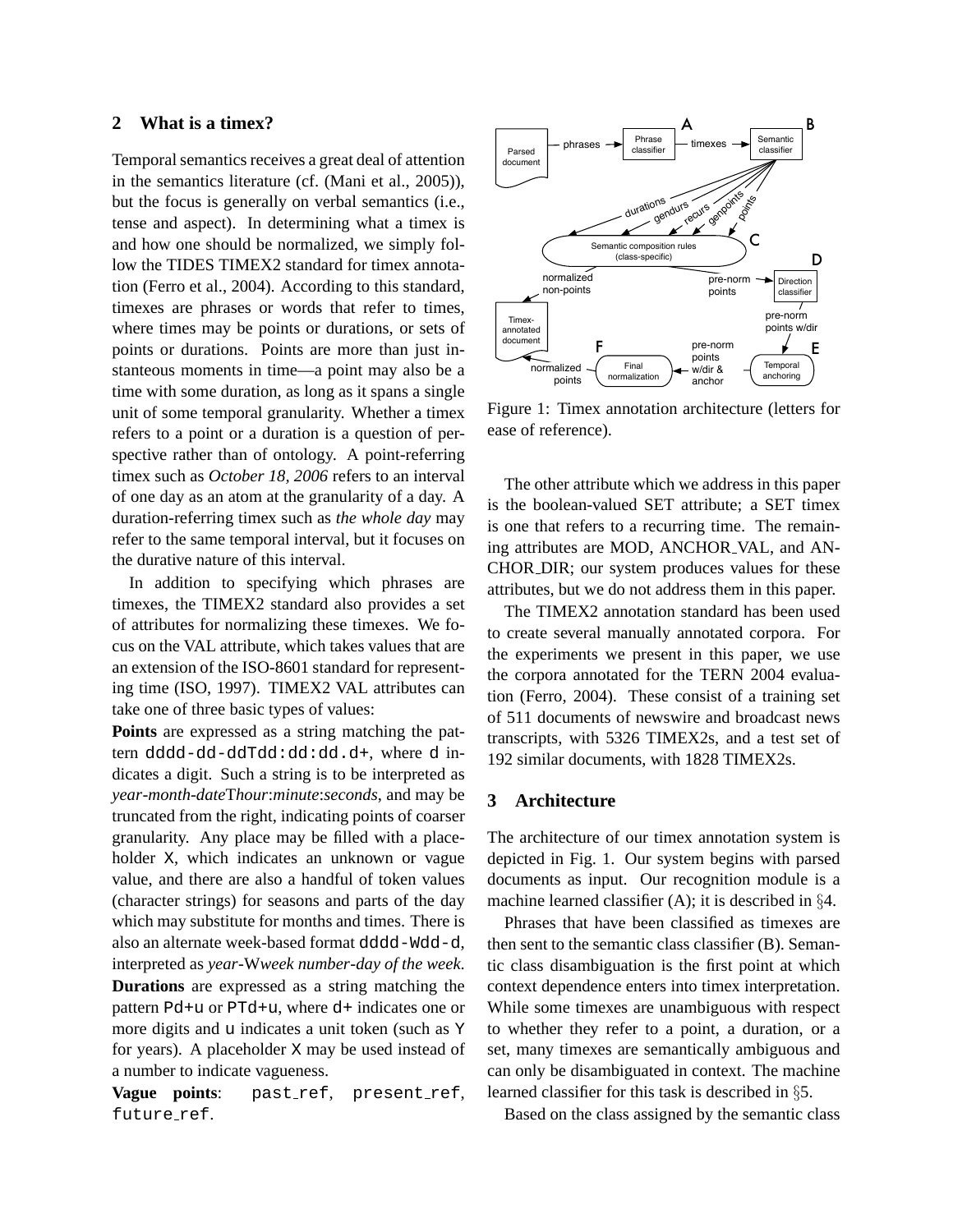classifier, the semantic composition component (C) generates (underspecified) semantic representations using class-specific, context-independent rules. The rules we use are simple pattern-matching rules that map lexical items or sequences of lexical items within a timex to semantic representations. We describe the semantic composition component in §6.

For most classes of timexes, the semantic composition component generates a semantic representation that can be directly translated into a normalized value. Timexes that refer to specific points are the only exception. While some point timexes are fully qualified, and thus also directly normalizable, many need to be anchored to another time in context in order to be fully normalized. Thus, context dependence again enters the timex interpretation process, and now in two ways. One is obvious: these referential timexes, which need a temporal anchor, have to find it in context. This task requires a reference resolution process (E), which is described in §7.1.

The second ambiguity regards the relation between a referential timex and its anchor. Referential timexes, like anaphoric definites, relate to their anchors through a bridging relation, which is determined primarily by the content of the timex—e.g., *two years later* refers to a point two years after its anchor. For some referential timexes, though, the direction of the relation (before or after the anchor) is not specified. The machine learned classifier (D) resolves this ambiguity; see §7.2.

For referential timexes, final normalization (F) is a straightforward combination of semantic representation, temporal anchor, and direction class.

Not pictured in Fig. 1 is a module that recognizes and normalizes timexes in document metadata using a set of simple regular expressions (REs; 14 in total). This module also determines the document timestamp for referential timexes by using a few heuristics to choose from among multiple timestamps or a date from the document text, if necessary.

While our architecture is novel, we are not the first to modularize timex annotation systems. Even thoroughly rule-based systems (Negri and Marseglia, 2004; Saquete et al., 2002), separate temporal anchor tracking from the rest of the normalization process. The system of Mani and Wilson (2000) goes further in using separate sets of hand-crafted rules for recognition and normalization and in separating out several disambiguation tasks. Ahn et al. (2005b) decouple recognition from normalization—even using machine learning for recognition—and handle several disambiguation tasks separately. In none of these systems, though, are context-independent and context-dependent processing thoroughly separated, as here, and in all these systems, it is the rules that drive the processing—in both Mani et al. and Ahn et al.'s systems, sets of rules are used to determine which timexes need to be disambiguated.

# **4 Component A: Recognizing timexes**

Systems that perform both recognition and normalization tend to take a rule-based approach to recognition (Mani and Wilson, 2000; Saquete et al., 2002; Schilder, 2004; Negri and Marseglia, 2004). Recognition-only systems are often based on machine learned classifiers (Hacioglu et al., 2005; Bethard and Martin, 2006), although some do use finite-state methods (Boguraev and Ando, 2005). Ahn et al. (2005a) find a benefit to decoupling recognition from normalization, and since our goal is to build a modular, trainable system, we take a machine-learning approach to recognition that is independent of our normalization components.

Generally, machine learned timex recognition systems reduce the task of identifying a timex *phrase* to one of classifying individual *words* by using (some variant of) B-I-O tagging, in which each word is tagged as (B)eginning, (I)nside, or (O)utside a timex phrase. Such a tagging scheme is not inherently sensitive to syntactic constituency and not well-suited to identifying nested timexes (but cf. (Hacioglu et al., 2005)). Considering that syntactic parsers are readily available, we have explored several ways of leveraging parse information in recognition, although we describe here only the method we use for experiments later in this paper.

We treat timex recognition as a binary *phrase* classification task: syntactic constituents are classified as timexes or non-timexes. We restrict classification to the following phrase types and lexical categories (based on (Ferro et al., 2004, §5)): NP, ADVP, ADJP, NN, NNP, JJ, CD, RB, and PP.<sup>2</sup> In order to identify candidate phrases and to extract

 $2$ We include PPs despite the TIDES guidelines, which explicitly exclude temporal PPs such as *before Thursday* because of prepositional modifiers such as *around* and *about*.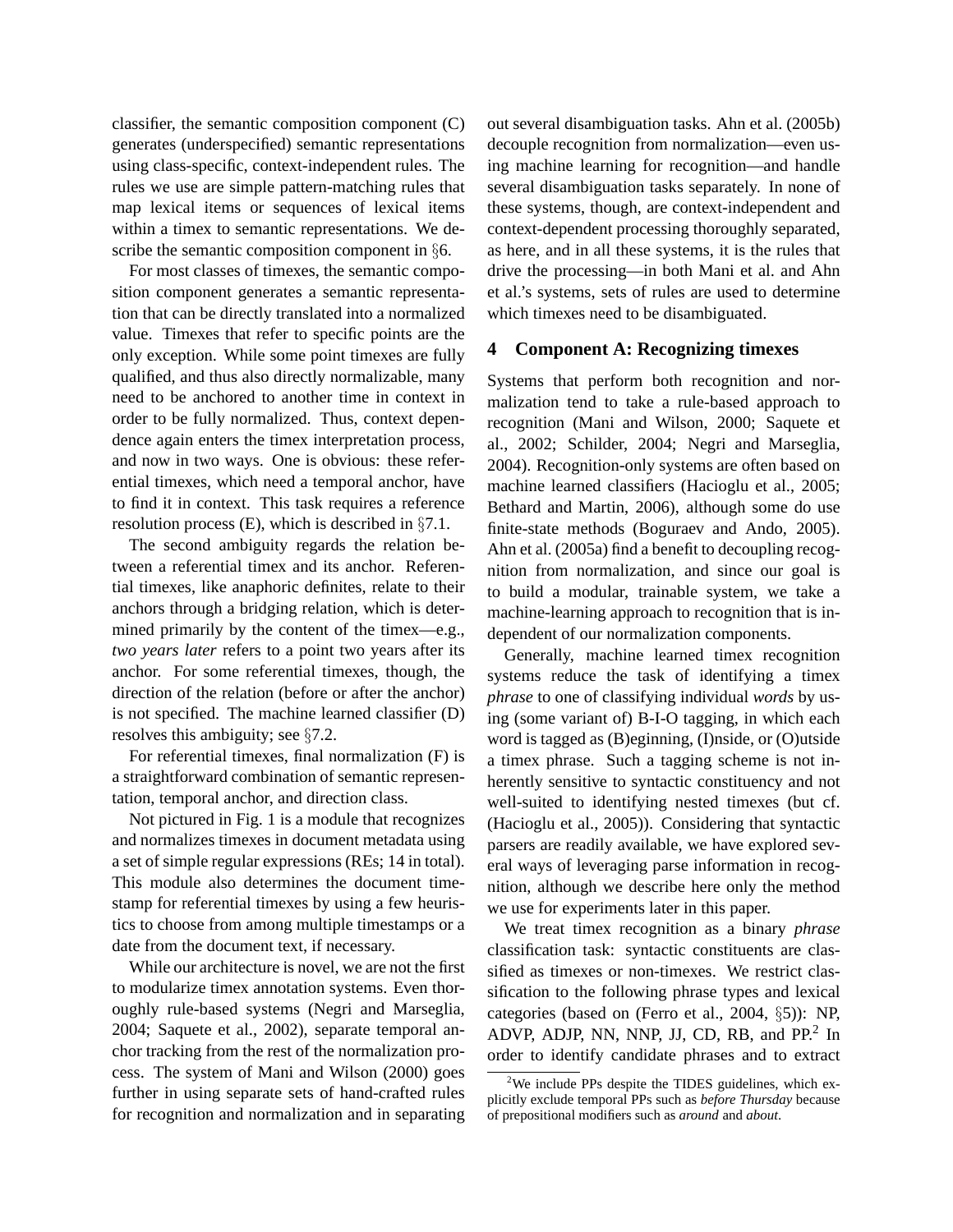|             | Identification |       |       | Exact match |              |       |  |
|-------------|----------------|-------|-------|-------------|--------------|-------|--|
|             | prec           | rec   |       | prec        | rec          |       |  |
| <b>TEXT</b> | 0.912          | 0.786 | 0.844 | 0.850       | $\mid 0.732$ | 0.787 |  |
| <b>Doc</b>  | 0.929          | 0.813 | 0.867 | 0.878       | 0.769        | 0.819 |  |
| <b>BRO</b>  | 0.973          | 0.891 | 0.930 | 0.905       | 0.829        | 0.865 |  |
| <b>BFT</b>  | 0.976          | 0.880 | 0.926 | 0.885       | 0.798        | 0.839 |  |

Table 1: Recognition results: Identification.

parse-based features, we parse the TEXT elements of our documents with the Charniak parser (Charniak, 2000). Because of both parser and annotator errors, only 90.2% of the timexes in the training data align exactly with a parse, which gives an estimated upper-bound on recall using this method.

We use support vector machines for classification, in particular, the LIBSVM linear kernel implementation (Chang and Lin, 2001). The features we extract include character type patterns, lexical features such as weekday name and numeric year, a context window of two words to the left, and several parsebased features: the phrase type, the phrase head and initial word (and POS tag), and the dependency parent (and corresponding relation) of the head.

As with all our experiments in this paper, we train on the TERN training corpus and test on the test corpus. Our scores (precision, recall and Fmeasure for both identification (i.e., overlap) and exact-match) are given in Table 1, along with the scores of the best recognition-only (BRO) and fulltask (BFT) TERN 2004 systems. Since our phrase classification method is only applied within document TEXT elements, we also present results using both our RE-based document metadata tagger and our phrase classifier for full documents (DOC). Only these scores can be compared with the TERN scores.

Our scores using this method approach those of the best systems, but there is still a gap, which, as we see in §8, affects our overall task performance.

### **5 Component B: Semantic classification**

Timexes may refer to points, durations, or recurrences. While some timexes refer unambiguously to one of these, many timexes are ambiguous between two or even three of these (see (Hitzeman, 1993) for a theoretical semantic perspective on this ambiguity). Timexes may also refer generically or vaguely, which is another source of ambiguity.

While the TIMEX2 standard does not explicitly

specify semantic classes in its annotations, the semantic classes we distinguish for our normalization system can be easily inferred from the form of the values of the attributes that are annotated, as follows: **Recurrence (recur)**: SET attribute set to true

**Generic or vague duration (gendur)**: VAL begins with PX or PTX

**Duration**: VAL begins with P[0-9] or PT[0-9]

**Generic or vague point (genpoint)**: Three possibilities: time-of-day w/o associated date expression (VAL begins with T[0-9]); general reference to past, present, or future (VAL is one of the vague tokens); date expression with unspecified high-order position (i.e., millennium position is X)

**Point**: Date expression with specified high-order position (may be precise or not—i.e., may include X at other positions—also may be of any granularity, from millennium down to hundredths of a second).

Resolving semantic class ambiguities is a contextdependent task that can be easily factored out of semantic interpretation, reducing the burden on the semantic interpretation rules. The classification task is straightforward: each timex must be classified into one of the five classes described above or into the null class (for timexes that have no VAL). Since the TERN data is not explicitly annotated for semantic class, we use the class definitions above to derive the semantic class of a timex from its VAL attribute.

We again use the LIBSVM linear kernel for classification, with the same features as for recognition. Even though some timexes are unambiguous with respect to semantic class, we train the classifier over all timexes, in the expectation that the contexts of unambiguous timexes will be similar enough to those of ambiguous timexes of the same class to help in classification. We compare the performance of our machine learned classifier to a heuristic baseline classifier that uses the head of the timex and the presence of numbers, names, and certain modifiers within the timex to decide how to classify it.

Table 2 gives the error rates, per class and overall, for the baseline and learned classifiers over phrasealigned gold-standard timexes. The machine learned classifier halves the error rate of the baseline, mostly as a result of better performance on the duration and point classes. In §8, we see how this improvement in classification affects end-to-end performance.

Mani and Wilson (2000) and Ahn et al. (2005b)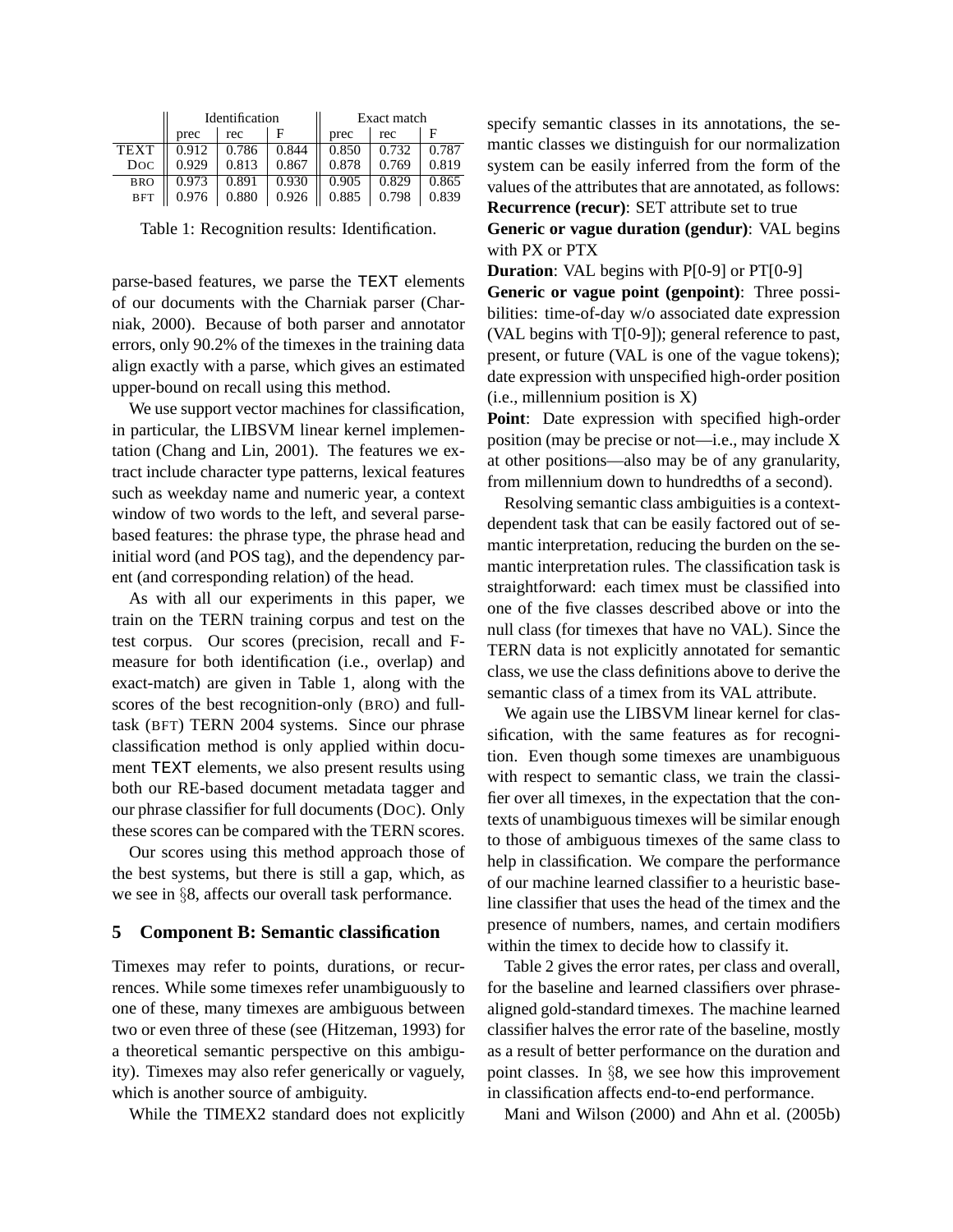| classifier | overall | null     | duration | $\cdot$ $\cdot$ |
|------------|---------|----------|----------|-----------------|
| BL.        | 0.2085  | 1.0000   | 0.2534   |                 |
| <b>SVM</b> | 0.1078  | 0.4143   | 0.1507   | .               |
| class dist | 1290    | 70       | 146      |                 |
| .          | gendur  | genpoint | point    | recur           |
| .          | 0.0204  | 0.1462   | 0.1322   | 0.6087          |
| $\cdots$   | 0.1020  | 0.1462   | 0.0496   | 0.2174          |
| .          | 49      | 253      | 726      | 46              |

Table 2: Error rates: semantic class.

also perform limited semantic class disambiguation. Both use machine learned classifiers to distinguish specific and generic uses of *today*, and Ahn et al. also use a machine learned classifier to disambiguate timexes between a point and a duration reading. Their error rate for this task is 27%, but since a set of heuristics is first used to select just ambiguous timexes, this score cannot be compared to ours.

# **6 Component C: Semantic composition**

The semantic composition module uses contextindependent, class-specific rules to compute for each timex an underspecified representation—a typed feature structure that depends on the timex's semantic class (features include unit and value for durations, year, month, date, and referential class for points; cf. (Dale and Mazur, 2006)). As the rules are not responsible for identification or class or direction disambiguation, they are fewer in number and simpler than in other systems (cf. 1000+ in (Negri and Marseglia, 2004)). Each rule consists of an REpattern, which may refer to a small lexicon of names, units, and numeric words, and is applied using a custom transducer. In total, there are 89 rules; Table 3 gives the distribution of rules and an example rule for each class. Tokens in ALLCAPS indicate lexical classes; tokens in MixedCase indicate other rules; and tokens in lowercase indicate lexical items.

# **7 Temporal anchors**

Some point timexes are fully qualified, while others require a reference time, or temporal anchor, to be fully normalized. $3$  There are three ways in which a temporal anchor is chosen for a timex. Some timexes, such as *today*, *three years ago*, and *next week*, are deictic and anchored to the time of speech

| class  | rules | example                         |
|--------|-------|---------------------------------|
| dur    | 13    | Numeric -? (UNIT<br>UNITS)      |
| gendur | 3     | UNITS)<br>(UNIT                 |
| genpt  | 21    | (NUM24<br>NUMWORD) o ' clock    |
| point  | -31   | Approx? DAYNAME? MONTHNAME      |
|        |       | .? Num310rRank ,? YearNum       |
| recur  | 11    | per) Numeric UNITS<br>(every    |
| misc   | 10    | NUMWORD $((and   -)?$ NUMWORD)* |
|        |       |                                 |

Table 3: Distribution of semantic composition rules.

(for us, the document timestamp). Others, such as *two months earlier* and *the next week*, are anaphoric and anchored to a salient time in discourse, just like an anaphoric pronoun or definite. The distinction between deictic and anaphoric timexes is not always clear-cut, since many anaphoric timexes, in the absence of an appropriate antecedent, are anchored deictically. A timex may also contain its own anchor: e.g., *two days after May 3*, whose anchor is the embedded anaphoric timex *May 3*.

Once a referential timex's temporal anchor has been determined, the value of the anchor must be combined with the timex, which may be either an offset or a name-like timex. Offsets, such as *two months earlier*, provide a unit u, a magnitude m, and optionally, a direction (before or after); the value of an offset is the point (of granularity  $u$ ) that is m  $u$  units from its anchor in the indicated direction. Name-like timexes provide a position in a cycle, such as a day name within a week, and optionally, a direction. The value of a name-like timex is the time point bearing the name within the corresponding cycle of its anchor (or the immediately preceding or succeeding cycle, depending on the direction).

For both offsets and name-like timexes, the direction indication is optional. When no direction indication is given, the appropriate direction must be determined from context, as in this initial sentence from an article from 1998-11-28:

(1) A fundamentalist Muslim lawmaker has vowed to stop a shopping festival planned in *February*, a newspaper reported *Saturday*.

The first timex, *February*, clearly refers to the February following its anchor (the timestamp), while the second timex, *Saturday*, seems to refer to a point preceding its anchor (also the timestamp).

The next two sections describe our methods for temporal anchoring and direction classification.

<sup>3</sup>Our use of the term *temporal anchor* is distinct from the ANCHOR VAL and ANCHOR DIR attributes.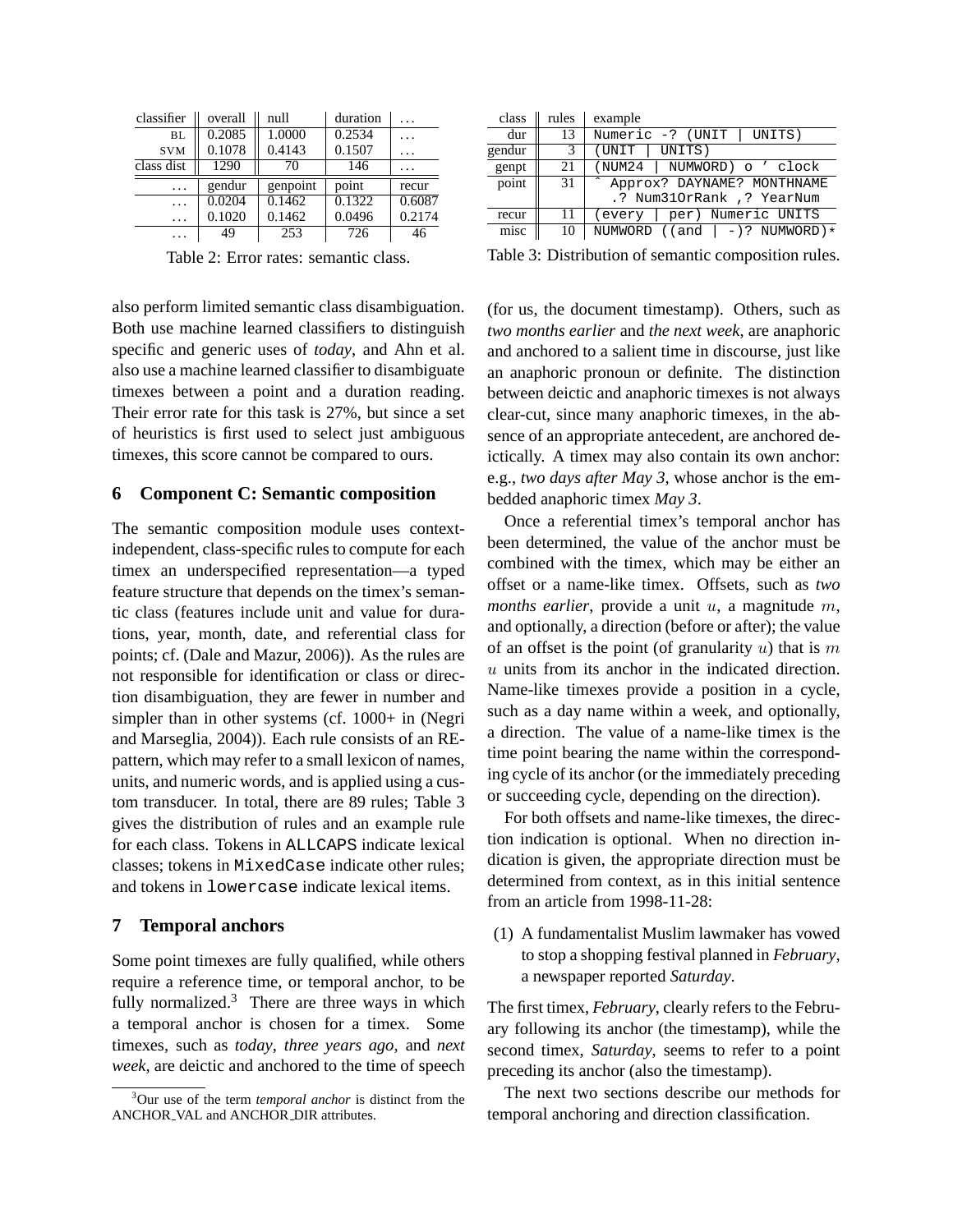#### **7.1 Component E: Temporal anchor tracking**

Since temporal anchors are not annotated in the TIMEX2 standard, our system uses a simple heuristic method for temporal anchoring (cf. (Wiebe et al., 1997), who use a more complex rule-based system for timex anchoring in scheduling dialogues). Since we distinguish deictic and anaphoric timexes during semantic composition, we use a combination of two methods: for deictic timexes, the document timestamp is used, and for (some) anaphoric timexes, the most recent point timex, if it is fine-grained enough, is used as the temporal anchor (otherwise, the document timestamp is used). Because the documents in our corpora are short news texts, we actually treat anaphoric name-like points as deictic and use the most recent timex only for anaphoric offsets.

## **7.2 Component D: Direction classification**

The idea of separating direction classification from the remainder of the normalization task is not new. (Mani and Wilson, 2000) use a heuristic method for this task, while (Ahn et al., 2005b) use a machine learned classifier. In contrast to Ahn et al., who use a set of heuristics to identify ambiguous timexes and train and test only on those, we train our classifier on all point and genpoint timexes and apply it to all point timexes. Genpoint timexes and many point timexes are not ambiguous w.r.t. direction, but we expect that the contexts of unambiguous timexes will be similar enough to those of ambiguous timexes of the same class to help classification.

Direction class is not annotated as part of the TIMEX2 standard. Given a temporal anchor tracking method, though, it is possible to derive imperfect direction class information from the VAL attribute. We use our anchor tracking method to associate each point and genpoint timex with an anchor and then compare the VAL of the timex with that of its anchor to decide what its direction class should be.

We again use the LIBSVM linear kernel for classification. We add two sets of features to those used for recognition and semantic classification. The first is inspired by Mani et al., who rely on the tense of neighboring verbs to decide direction class. Since verb tense alone is inherently deictic, it is not sufficient to decide the direction, but we do add both the closest verb (w.r.t. dependency paths) and its POS

| classifier      | overall | after               | before | same   |
|-----------------|---------|---------------------|--------|--------|
| BL              | 0.1749  | $\overline{0.4587}$ | 0.0802 | 0.1934 |
| <b>SVM</b>      | 0.2245  | 0.4404              | 0.1578 | 0.2305 |
| <b>SVM_VERB</b> | 0.2094  | 0.3119              | 0.1631 | 0.2346 |
| SVM_ALL         | 0.1185  | 0.2110              | 0.0989 | 0.1070 |
| class dist      | 726     | 109                 | 374    | 243    |

Table 4: Error rates: direction class.

tag (as well as any verbs directly related to this verb) as features. The second set of features compares day names, month names, and years to the document timestamp. The comparison determines whether, within a single cycle of the appropriate granularity (week for day-names and year for month-names), the point named by the timex would be before, after, or the same as the point referred to by the timestamp.

We compare our learned classifier with a heuristic baseline classifier which first checks for the presence of a year or certain modifiers such as *ago* or *next* in the timex; if that fails, it computes the date features described above for each word in the timex and returns same if any word compares to the timestamp as same; if that fails, it uses the tense of the nearest verb; and finally, it defaults to same.

Table 4 shows the results of applying our classifiers to all phrase-aligned gold-standard point timexes. BL is the baseline; SVM, SVM VERB, and SVM ALL are the classifiers learned using our basic feature set, the basic feature set plus the verb features, and all the features, respectively. The learned classifier using all the features reduces the error rate of the baseline classifier by about a third. Note, though, that the learned classifiers without the date comparison features (SVM and SVM VERB) perform substantially worse than even the baseline. One reason for this becomes clear from Table 5, which gives the error rates for the classifiers restricted to timexes consisting solely of a month or a day name. Unlike points in general, these timexes are all ambiguous with respect to direction and are, in fact, the primary motivation for both Mani et al. and Ahn et al. to consider direction classification as a separate task.

These results demonstrate that the date comparison feature is responsible for a substantial reduction in error rate (over 85% from SVM to SVM ALL) and that for the same class, performance is perfect. This is largely due to the writing style of the documents, in which the current day is often referred to by name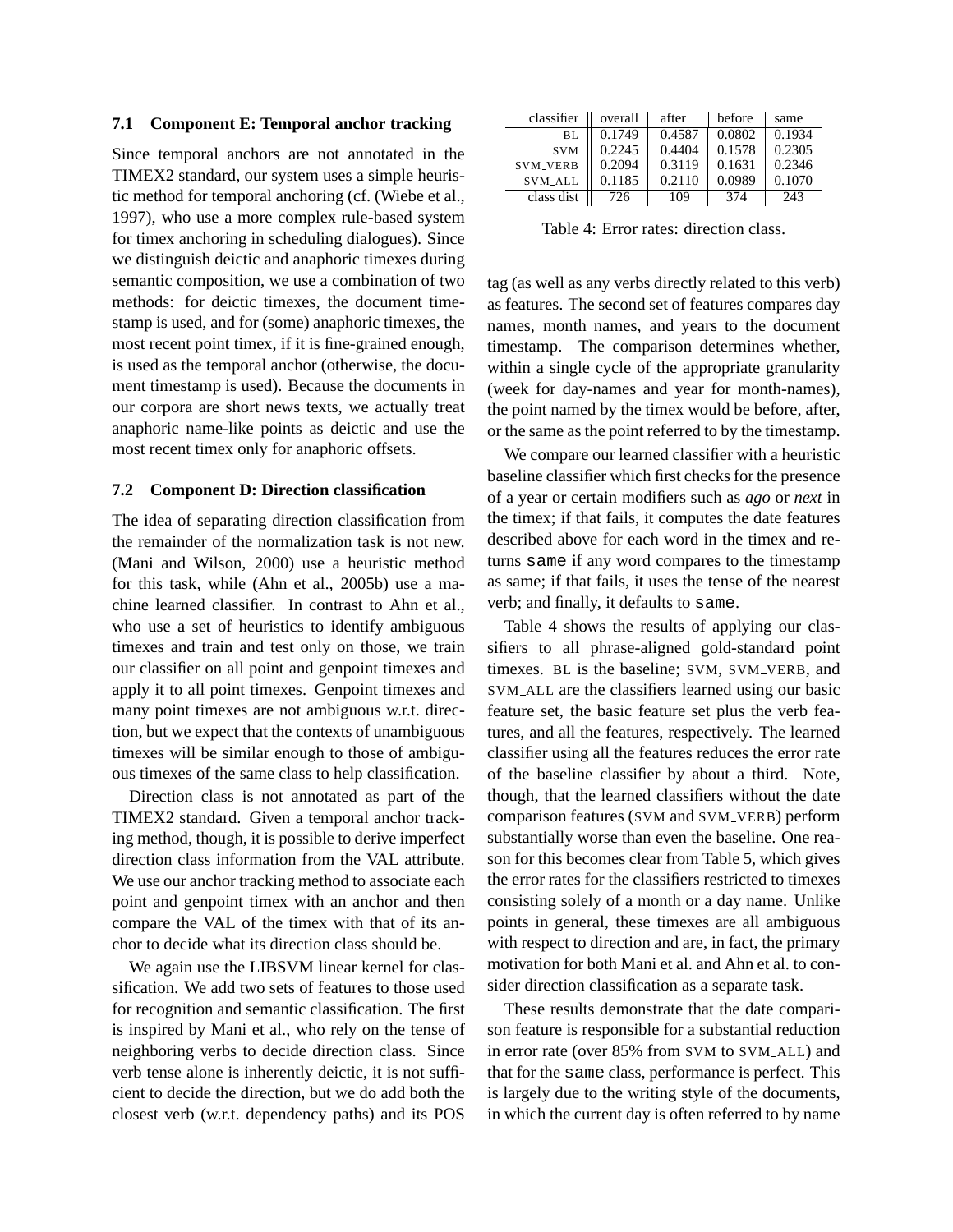| classifier      | overall | after  | before | same   |
|-----------------|---------|--------|--------|--------|
| BL.             | 0.1000  | 0.4348 | 0.1061 | 0.0000 |
| <b>SVM</b>      | 0.3647  | 0.6087 | 0.3485 | 0.3086 |
| <b>SVM_VERB</b> | 0.3176  | 0.3478 | 0.3485 | 0.2840 |
| SVM_ALL         | 0.0529  | 0.1304 | 0.0909 | 0.0000 |
| class dist      | 170     | 23     | 66     | 81     |

Table 5: Error rates: direction month/day.

### instead of as *today*, as in example (1).

Although both Mani et al. and Ahn et al. build direction classifiers, neither provide comparable results. Mani et al. do not evaluate their direction heuristics at all, and Ahn et al. train and test their machine learned classifier only on timexes determined to be ambiguous by their heuristics. In any case, their error rate is significantly higher, at 38%.

# **8 End-to-end performance**

We now consider the performance of the entire system and the contributions of the components. First, though, we discuss our evaluation metrics.

# **8.1 Scoring**

The official TERN scoring script computes precision and recall for VAL only with respect to correctly recognized TIMEX2s with a non-null VAL. While this may be useful in determining how far behind normalization is from recognition for a given system, it does not provide an accurate picture of end-to-end system performance, since the recall base does not include all possible timexes and the precision base does not include incorrectly recognized timexes.

The scoring script provides several raw counts that can be used to compute measures that are more indicative of end-to-end performance: actTIMEX2 (# of actually recognized TIMEX2s); corrTIMEX2 (# of correctly recognized TIMEX2s); posVAL (# of correctly recognized TIMEX2s with a nonnull gold VAL); corrVAL (# of correctly recognized TIMEX2s with a non-null gold VAL for which the system assigns the correct VAL); and spurVAL (# of correctly recognized TIMEX2s with null gold VAL for which the system assigns a VAL). With these counts, we can define corrNOVAL (# of correctly recognized TIMEX2s with a null gold VAL for which the system assigns a null VAL), as corrTIMEX2 – posVAL – spurVAL. We then define end-to-end precision (absP) and recall (absR) as  $(corrVAL + corrNOVAL)/actTIMEX2$ and (corrVAL+corrNOVAL)/possTIMEX2, respectively. Official precision and recall for VAL are computed as corrVAL/actVAL and corrVAL/possVAL.

# **8.2 Results**

Our first set of results (Table 6(Top)), which are restricted to timexes in document TEXT elements, compares our system (LLL) to a version of our system (BL) that uses the baseline classifiers for semantic and direction class. It also presents a series of oracle results that demonstrate the effect of swapping in perfect classification for each of the learned classifiers. The oracle runs are labeled with a three-letter code in which the first letter ((P)erfect or (L)earned) refers to phrase classification; the second, to semantic classification; and the third, to direction classification. Note: perfect phrase classification is not the same as perfect recognition, since it excludes timexes that fail to align with parsed phrases.

Using the learned classifiers (LLL), which reduce error rates by about one-half for semantic class and one-third for direction class over the baseline classifiers, results in a five-point improvement in absolute F-measure over the baseline system (BL). We also see from runs LLP, LPL, and LPP that further improvement of these classifiers would substantially improve end-to-end performance. Finally, we see from runs PLL and PPP that recognition performance is a major limiting factor in our end-to-end scores.

In Table 6(Bottom), we present results over full documents, including metadata and text. LLL and PLL are the same as before; ITC-IRST is the system of (Negri and Marseglia, 2004), which achieved the highest official F-measure in the TERN 2004 evaluation. The results of our system (LLL) are comparable to those of ITC-irst: because we recognize fewer timexes, our official F-measure is higher (0.899 vs. 0.872) while our absolute F-measure is lower (0.769 vs. 0.806). We see from run PLL that our recognition module is largely to blame—with perfect phrase classification for recognition, our normalization modules produce substantially better results. With a system such as ITC-irst's, it is not possible to separate recognition performance from normalization performance, since there is a single rule base that jointly performs the two tasks—all normalizable timexes are presumably already recognized.